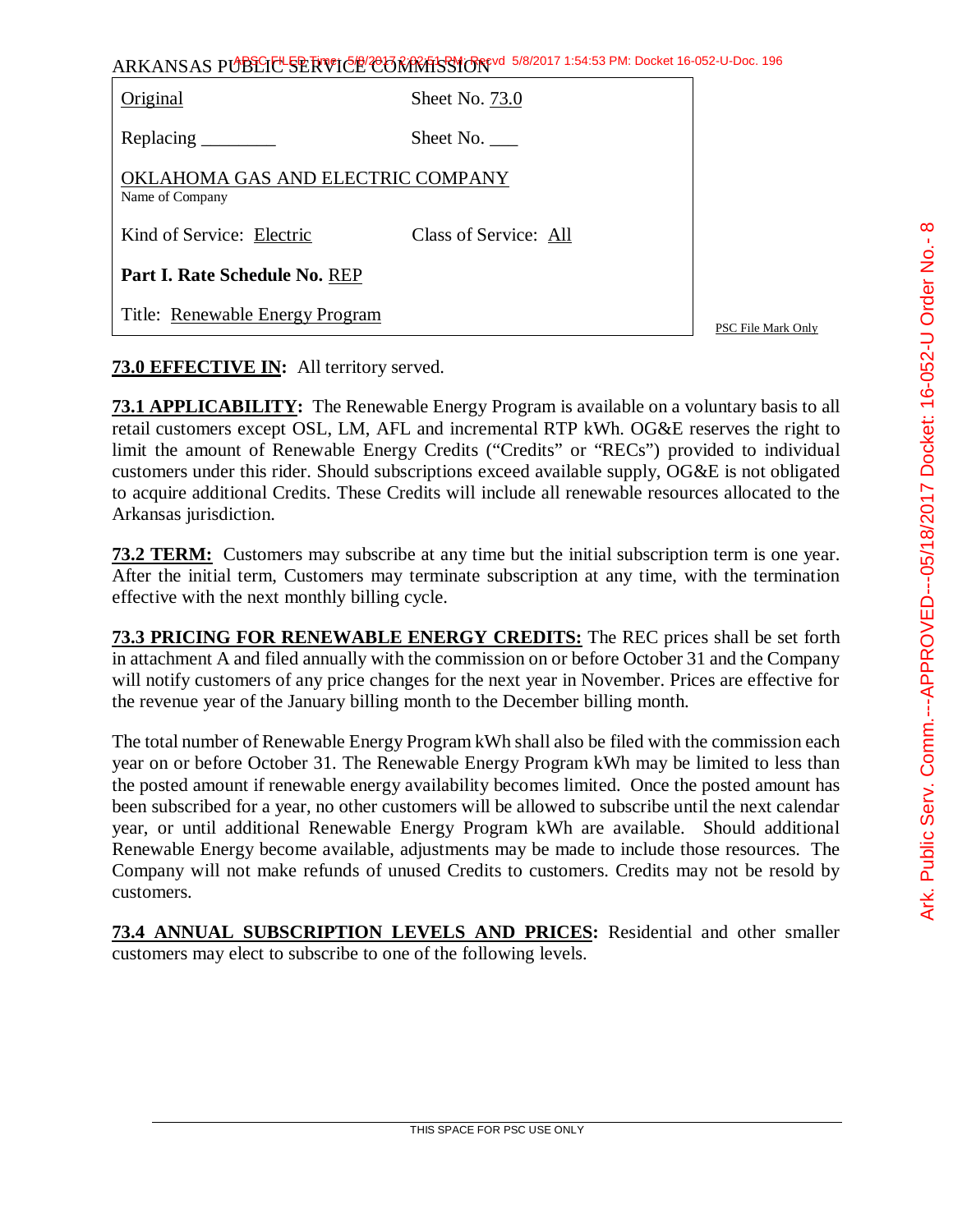Original Sheet No. 73.1

Replacing Sheet No.

OKLAHOMA GAS AND ELECTRIC COMPANY Name of Company

Kind of Service: Electric Class of Service: All

**Part I. Rate Schedule No.** REP

Title: <u>Renewable Energy Program</u> Prosesses and the set of the SSC File Mark Only

| 20XX PRICING |                                |                          |  |
|--------------|--------------------------------|--------------------------|--|
| Level        | Percent Of Annual kWh<br>Usage | <b>REC</b> Price Per kWh |  |
|              | 25%                            | Posted Annually per kWh  |  |
|              | 50%                            | Posted Annually per kWh  |  |
|              | $100\%$                        | Posted Annually per kWh  |  |

Customers who subscribe to Level A or B will receive a fixed price per month based on their previous year's average monthly usage, or:

*Fixed Monthly Amount = Average Monthly usage x Percent Level x REC \$/kWh*.

Customers who subscribe to Level C will be billed for their current month's usage at the posted price per kWh.

Non-residential customers who agree to a minimum annual purchase of at least 100 MWh may elect to subscribe at the following prices in 1 MWh increments.

| 20XX PRICING |                                |                          |
|--------------|--------------------------------|--------------------------|
| Level        | Minimum Annual MWh<br>Purchase | <b>REC Price Per MWh</b> |
|              | Œ                              | Posted Annually per MWh  |

Customers who subscribe to Level D will receive a fixed price per month based on their subscribed average monthly MWh, or:

*Fixed Monthly Amount = Subscribed Average Monthly MWh x Percent Level x REC \$/MWh*.